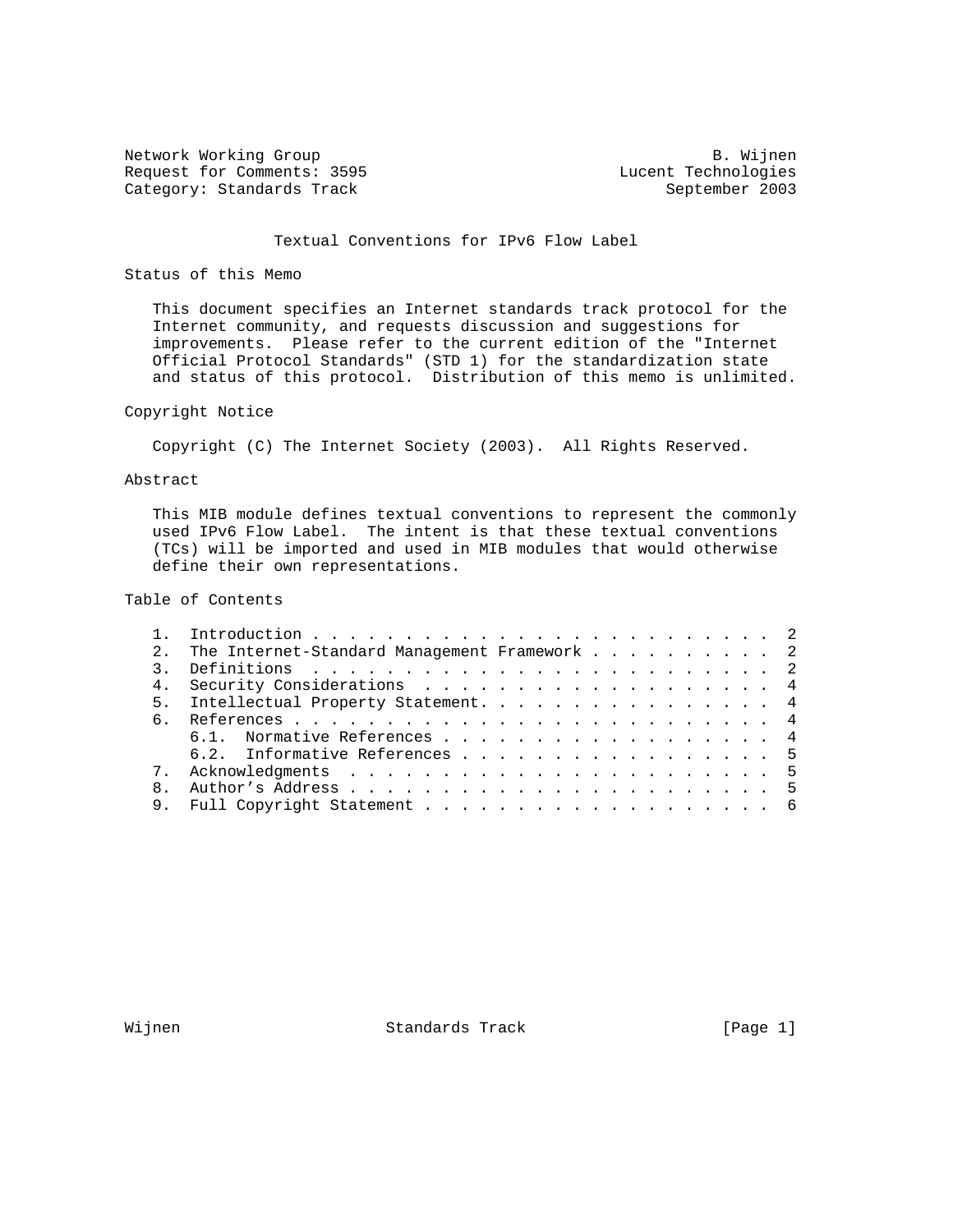1. Introduction

 Several standards-track MIB modules have defined objects to represent an IPv6 Flow Label (sometimes referred to as Flow ID) [RFC2460] [FLOWLABEL] and IPv6 Flow Label filters. Unfortunately the result is a set of different definitions for the same piece of management information. This may lead to confusion and unnecessary complexity.

 This document defines a set of textual conventions (TCs) that can and should be (re-)used in MIB modules, so that they all represent an IPv6 Flow Label in the same way. In fact, PIB modules can and should also use these TCs when they need to represent an IPv6 Flow label.

2. The Internet-Standard Management Framework

 For a detailed overview of the documents that describe the current Internet-Standard Management Framework, please refer to section 7 of RFC 3410 [RFC3410].

 Managed objects are accessed via a virtual information store, termed the Management Information Base or MIB. MIB objects are generally accessed through the Simple Network Management Protocol (SNMP). Objects in the MIB are defined using the mechanisms defined in the Structure of Management Information (SMI). This memo specifies a MIB module that is compliant to the SMIv2, which is described in STD 58, RFC 2578 [RFC2578], STD 58, RFC 2579 [RFC2579] and STD 58, RFC 2580 [RFC2580].

3. Definitions

IPV6-FLOW-LABEL-MIB DEFINITIONS ::= BEGIN

IMPORTS

MODULE-IDENTITY, mib-2, Integer32 FROM SNMPv2-SMI TEXTUAL-CONVENTION FROM SNMPv2-TC;

ipv6FlowLabelMIB MODULE-IDENTITY

 LAST-UPDATED "200308280000Z" -- 28 August 2003 ORGANIZATION "IETF Operations and Management Area" CONTACT-INFO "Bert Wijnen (Editor) Lucent Technologies Schagen 33 3461 GL Linschoten Netherlands

Wijnen 1986 Standards Track 1986 (Page 2)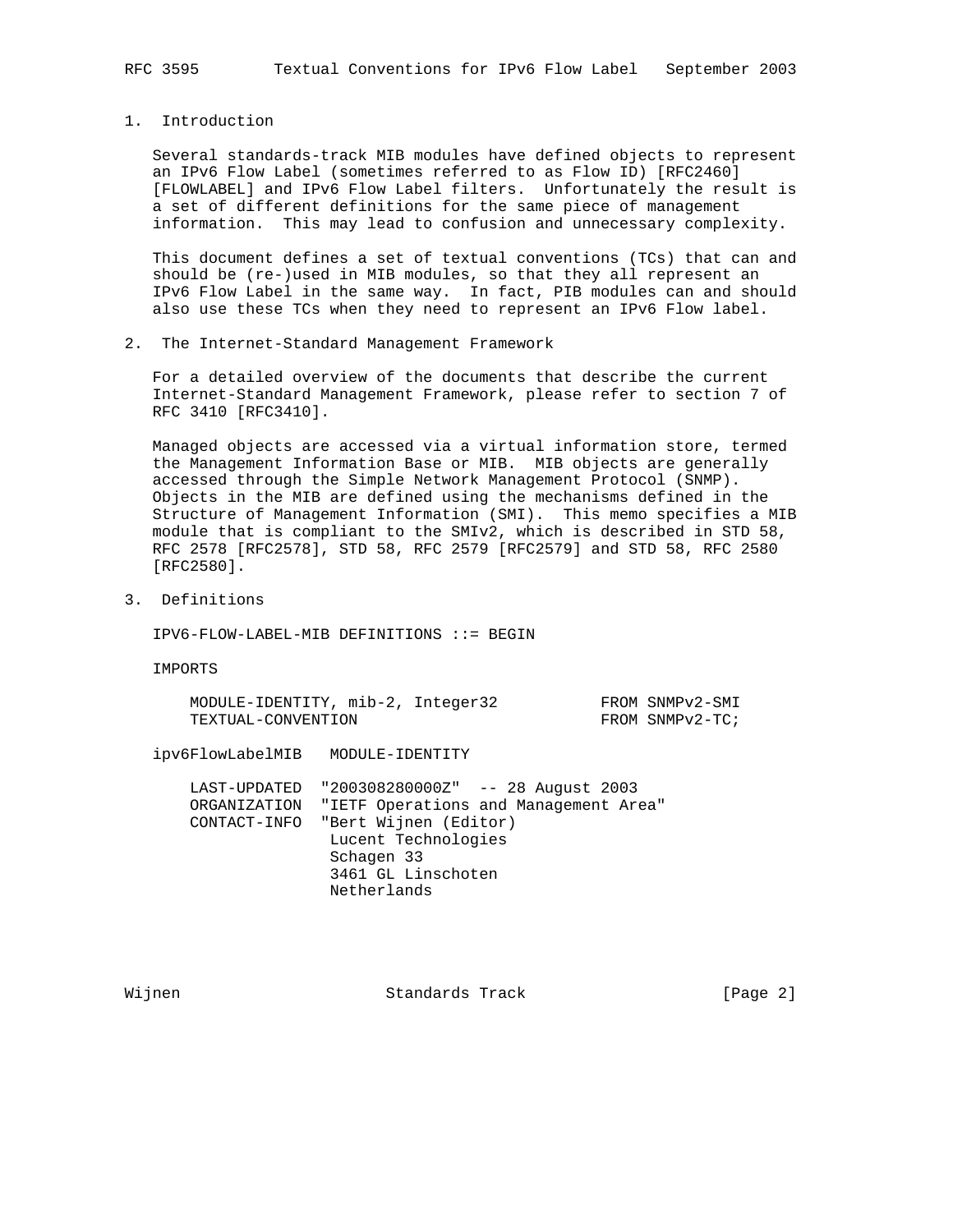Phone: +31 348-407-775 EMail: bwijnen@lucent.com

Send comments to <mibs@ops.ietf.org>.

 DESCRIPTION "This MIB module provides commonly used textual conventions for IPv6 Flow Labels.

 Copyright (C) The Internet Society (2003). This version of this MIB module is part of RFC 3595, see the RFC itself for full legal notices. "

-- Revision History

"

 REVISION "200308280000Z" -- 28 August 2003 DESCRIPTION "Initial version, published as RFC 3595."

::= { mib-2 103 }

| IPv6FlowLabel              | ::= TEXTUAL-CONVENTION:                                                                                                                                                                                         |
|----------------------------|-----------------------------------------------------------------------------------------------------------------------------------------------------------------------------------------------------------------|
| DISPLAY-HINT "d"<br>STATUS | current                                                                                                                                                                                                         |
| DESCRIPTION                | "The flow identifier or Flow Label in an IPv6<br>packet header that may be used to discriminate<br>traffic flows.<br>$\mathbf{H}$                                                                               |
| REFERENCE                  | "Internet Protocol, Version 6 (IPv6) specification,<br>$section 6.$ RFC $2460.$<br>$\mathbf{u}$                                                                                                                 |
| SYNTAX                     | Integer32 (01048575)                                                                                                                                                                                            |
| DISPLAY-HINT<br>STATUS     | IPv6FlowLabelOrAny ::= TEXTUAL-CONVENTION<br>"d"<br>current                                                                                                                                                     |
|                            | DESCRIPTION The flow identifier or Flow Label in an IPv6<br>packet header that may be used to discriminate<br>traffic flows. The value of -1 is used to<br>indicate a wildcard, i.e. any value.<br>$\mathbf{H}$ |
| SYNTAX                     | $Integers 32 (-1   01048575)$                                                                                                                                                                                   |

END

Wijnen 1986 Standards Track 1986 (Page 3)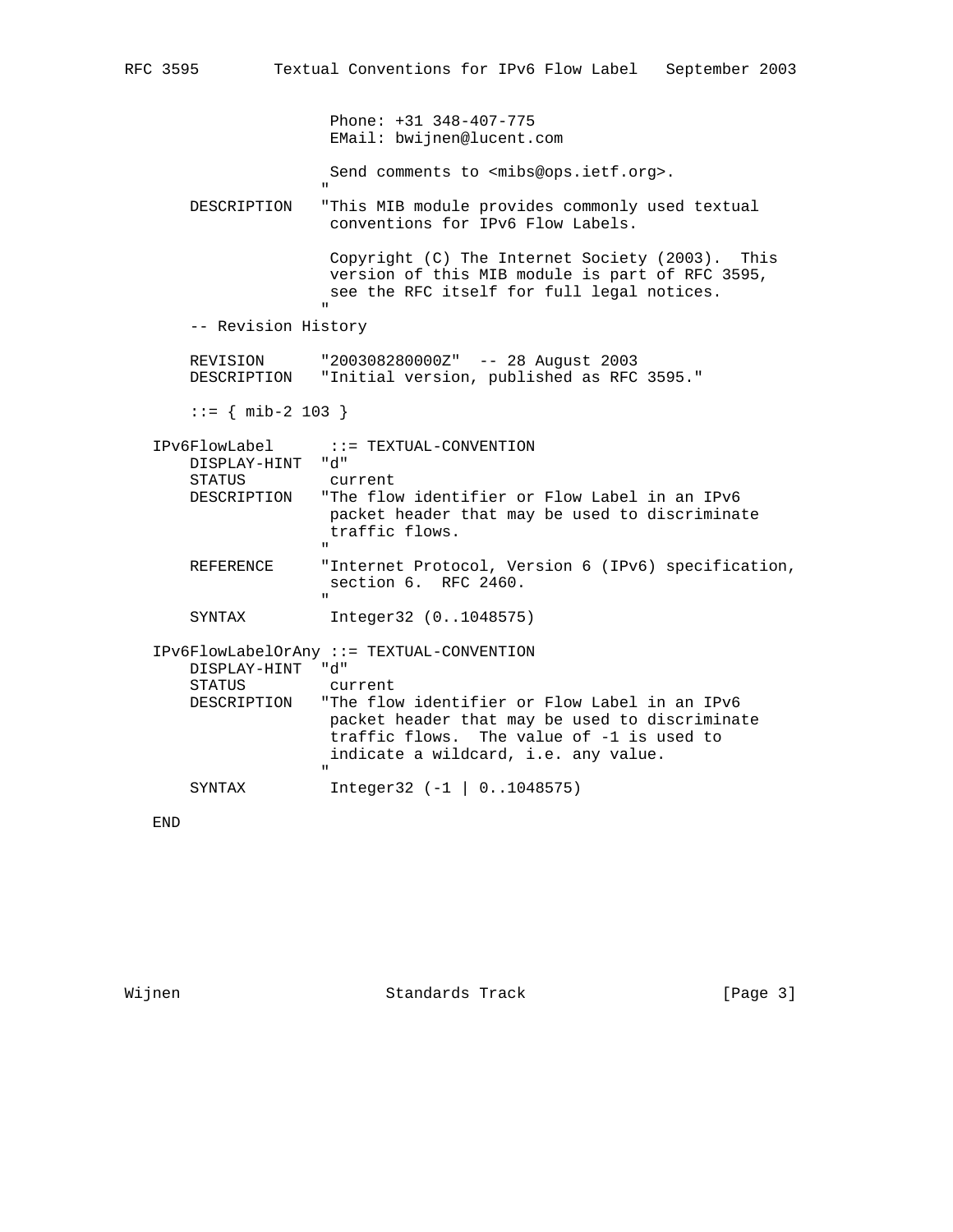#### 4. Security Considerations

 The MIB module contained in this memo does not define any management objects. Instead, it defines a set of textual conventions which may be used by other MIB modules to define management objects.

 Meaningful security considerations can only be written for MIB modules that define concrete management objects. This document has therefore no impact on the security of the Internet.

5. Intellectual Property Statement

 The IETF takes no position regarding the validity or scope of any intellectual property or other rights that might be claimed to pertain to the implementation or use of the technology described in this document or the extent to which any license under such rights might or might not be available; neither does it represent that it has made any effort to identify any such rights. Information on the IETF's procedures with respect to rights in standards-track and standards-related documentation can be found in BCP-11. Copies of claims of rights made available for publication and any assurances of licenses to be made available, or the result of an attempt made to obtain a general license or permission for the use of such proprietary rights by implementors or users of this specification can be obtained from the IETF Secretariat.

 The IETF invites any interested party to bring to its attention any copyrights, patents or patent applications, or other proprietary rights which may cover technology that may be required to practice this standard. Please address the information to the IETF Executive Director.

- 6. References
- 6.1. Normative References
	- [RFC2460] Deering, S. and R. Hinden, "Internet Protocol, Version 6 (IPv6) Specification", RFC 2460, December 1998.
	- [RFC2578] McCloghrie, K., Perkins, D. and Schoenwaelder, "Structure of Management Information Version 2 (SMIv2)", STD 58, RFC 2578, April 1999.
	- [RFC2579] McCloghrie, K., Perkins, D. and J. Schoenwaelder,"Textual Conventions for SMIv2", STD 58, RFC 2579, April 1999.

Wijnen 1986 Standards Track 1986 (Page 4)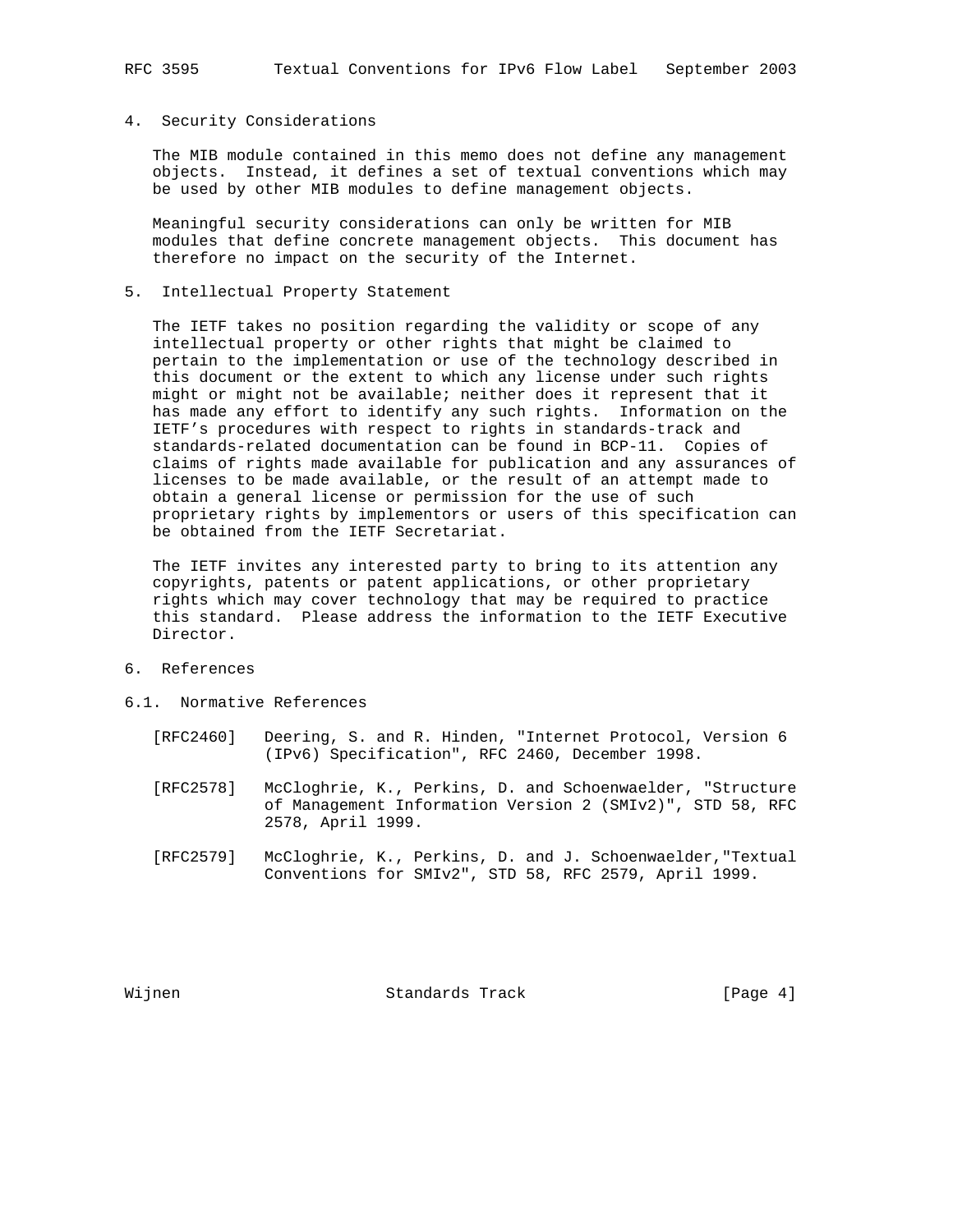[RFC2580] McCloghrie, K., Perkins, D. and J. Schoenwaelder, "Conformance Statements for SMIv2", STD 58, RFC 2580, April 1999.

6.2. Informative References

- [FLOWLABEL] Carpenter, B., Conta, A., Deering, S. and J. Rajahalme, "IPv6 Flow Label Specification", Work in Progress.
- [RFC3410] Case, J., Mundy, R., Partain, D. and B. Stewart, "Introduction and Applicability Statements for Internet- Standard Management Framework", RFC 3410, December 2002.
- 7. Acknowledgments

 This document was produced as a result of a review of the use of FlowID in a PIB module and a MIB module. Further investigation found that FlowID and FlowLabel objects were defined in a few other MIB modules. The editor would like to thank all who contributed to the discussion that resulted in this document, particularly Juergen Schoenwaelder for finding and reporting most of the other MIB modules that were using/defining a FlowLabel object. Juergen also suggested the very first direction for a common TC for these objects. Further contributions were received from Fred Baker, Dan Romascanu, Kwok Ho Chan, Margaret Wasserman, Brian Carpenter, Andy Bierman, Randy Presuhn, Branislav Meandzija, Brian Williams, Ravi Sahita. We also received initial input from 3GPP that expressed the requirement to be able to specify a wildcard for FlowID or FlowLabel. Further helpful review comments were received from Brian Carpenter, John Loughney, Pekka Savola.

8. Author's Address

 Bert Wijnen Lucent Technologies Schagen 33 3461 GL Linschoten Netherlands

 Phone: +31-348-407-775 EMail: bwijnen@lucent.com

Wijnen 1986 Standards Track 1986 (Page 5)